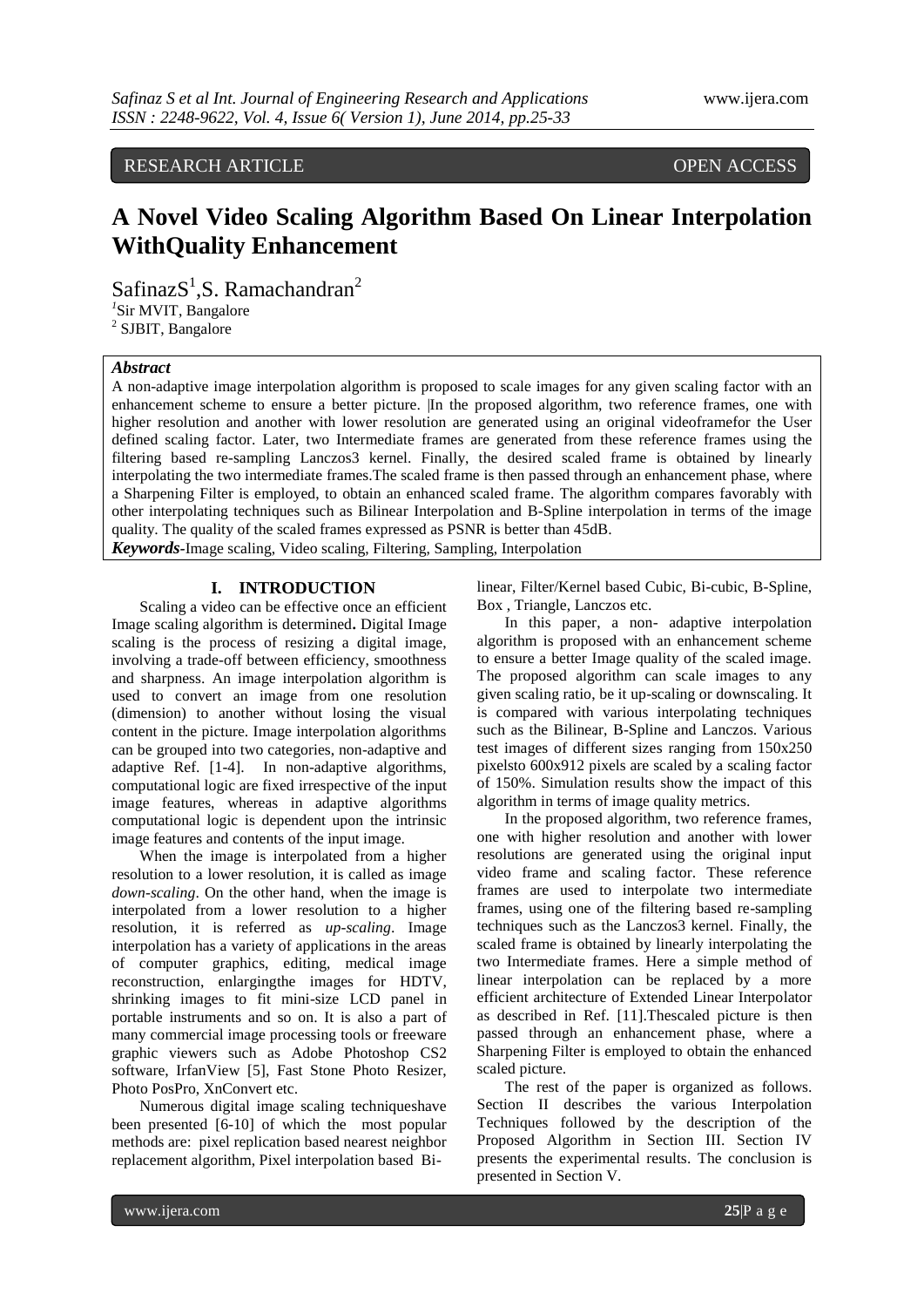## **II. INTERPOLATION TECHNIQUES**

The basic principle of image scaling is to have a reference image as the base image in order to construct a new scaled image. The reconstructed image can be smaller, larger, or equal in size with the original image depending on the scaling factor. When enlarging an image, we are actually introducing empty spaces in the original base picture, which is the process of up-sampling. From this image we need to interpolate meaningful pixel valuesto fill the empty spaces, through any of the non-adaptive, adaptive or filter based interpolation techniques [12-14].

*Linear interpolation:* It is a basic form of interpolation. Here we interpolate or estimate pixel value of any arbitrary point between two or more given points. Mathematically linear interpolation is for interpolating functions of one variable (either 'x' or "y") on a regular 1D grid as shown in Fig.1.Herein, P is the arbitrary point between two known pixel values P1 and P2, where the pixel value has to be interpolated or estimated using Eq. (1).



$$
P = P1 + \frac{d(P2 - P1)}{D} \qquad \text{OR} \qquad P = P1 + \frac{(x - x1)(P2 - P1)}{(x2 - x1)} \qquad \qquad (1)
$$

*Bilinear image Interpolation:*It is an extension of linear interpolation for interpolating functions of two variables ('x' and 'y') on a regular 2D grid. This algorithm is a combination of two linear interpolations. The key idea is to perform linear interpolation first in one direction, and then again in the other direction as shown in Fig.2.Here, P is the arbitrary point between four known pixel values P1, P2, P3 and P4. We first apply the Linear Interpolation between P1 and P2 to obtain the Pixel value P12 using the Eq. no. (1). Similarly, P34 is interpolated between P3 and P4. Then the pixel value P is obtained using Eq. (2).

Filter Based Interpolation: The filtering-based methods are also known as re-sampling methods [15- 17]. As shown in Fig. 3, the re-sampling from one discrete signal x [n] to a re-sampled signal y  $[n']$  of a different resolution is computed  $\dot{\mathbf{I}}$  =  $\sum_{t=-w}^{w} h[t]x[n'-t]$ , where h[t] is the interpolating function and w is the desired filtering window.



| $P12 = P1 + \frac{d(P2 - P1)}{D}$  | <b>OR</b> | $P12 = P1 + \frac{(x-x1)(P2 - P1)}{(x2-x1)}$ |     |
|------------------------------------|-----------|----------------------------------------------|-----|
| $P34 = P3 + \frac{d(P4 - P3)}{D}$  | <b>OR</b> | $P34=P3 + \frac{(x-x1)(P4-P3)}{(x2-x1)}$     | (2) |
| $P = P12 + \frac{h(P12 - P34)}{H}$ | OR        | $P = P12 + \frac{(y-y1)(P12-P34)}{(y2-y1)}$  |     |

In this paper, two different 2-D separable filters are selected, such as Cubic B-Spline kernel and Lanczos3 kernel



**Figure 3 Re-sampling / Filter based Interpolation**

forsimulation and comparison of experimental results. The kernel functions of these filters [18-21] are as follows.

*Cubic B-Spline:* It is a form of interpolation where the interpolantis a special type of piecewise polynomial, called a Spline [15-17]. The kernel function of the cubic B-Spline is described using Eq. (3).

$$
\beta^{2}(x) = \left\{\frac{1}{2}|x|^{3} + |x|^{2} + \frac{2}{3} \right\} , \quad |x| < 1
$$
  

$$
\beta^{3}(x) = \left\{-\frac{1}{6}|x|^{3} + |x|^{2} - 2|x| + \frac{4}{3} \right\} , 1 \le |x| < 2
$$
 ... (3)  

$$
\beta^{3}(x) = 0 \qquad .0 \text{otherwise}
$$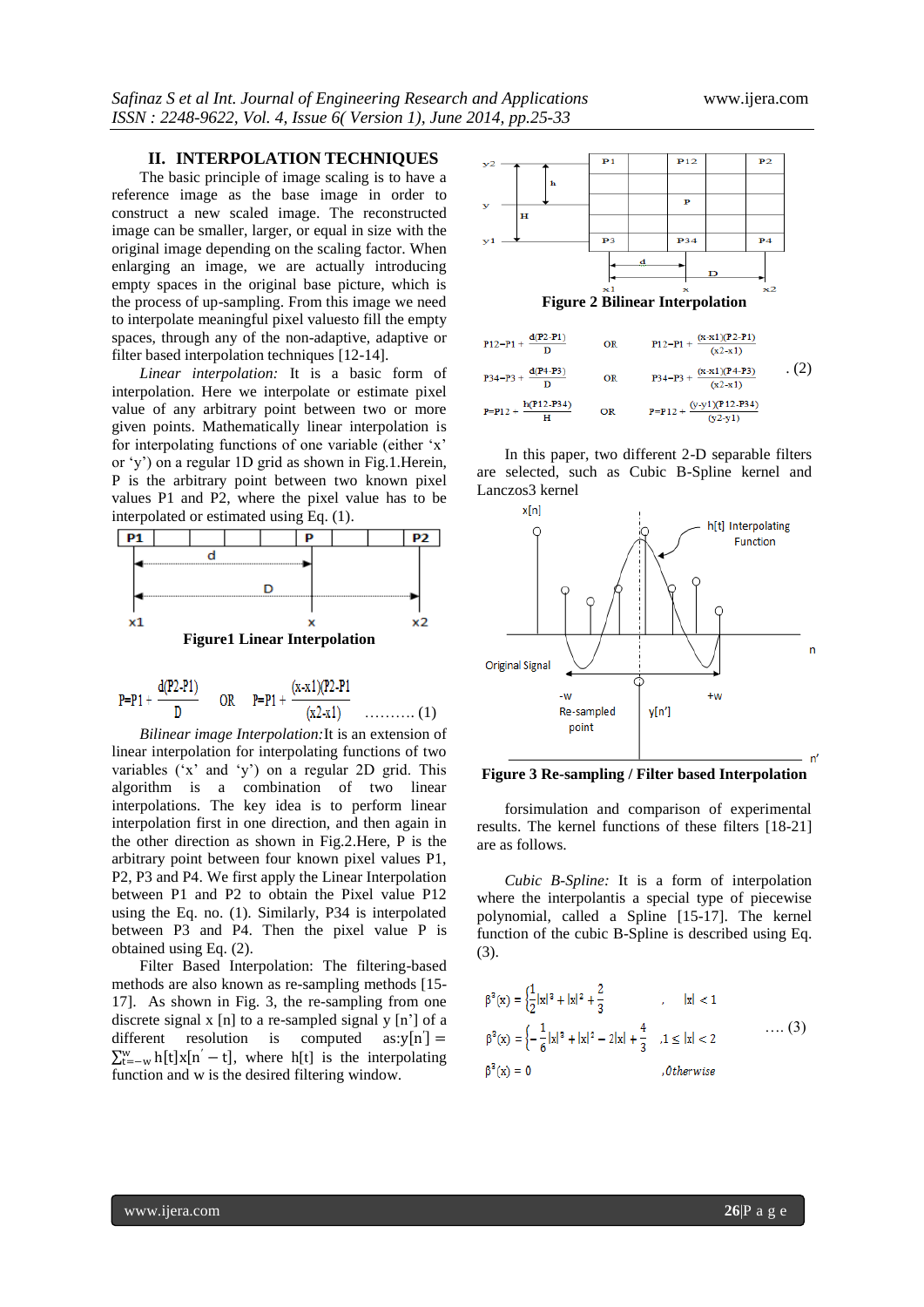*Lanczos re-sampling/filter:* It is a mathematical formula used to smoothly interpolate the value of a digital signal between its samples. It isa dilatedSinc function windowed by the ....... (4)central humps. The sum of these translated and scaled kernels is then evaluated at the desired points. The Lanczos Kernel functions are described using Eq. (4).

$$
L(x) = \begin{cases} \text{sinc}(x) \, \text{sinc}(x/a) & \text{if } -a < x < a \\ 0 & \text{otherwise} \end{cases}
$$
\n
$$
L(x) = \begin{cases} 1 & \text{if } x = 0 \\ \frac{a \sin(\pi x) \sin(\pi x/a)}{\pi^2 x^2} & \text{if } 0 < |x| < a \\ 0 & \text{otherwise} \end{cases}
$$

The parameter 'a' is a positive integer, typically 2 or 3, which determines the size of the kernel. As examples, the kernels are presented in Fig. 4 for  $a = 2$  and  $a = 3$ .



**Figure 4Lanczos Kernels**

#### **III. PROPOSED ALGORITHM**

The block diagram of the proposed algorithm is presented in Fig. 5.



**Figure5 Block Diagram of the Proposed Algorithm**

The input image or a frame  $X$  of  $M \times N$  pixels resolution is scaled by a factor S in order to obtain a scaled image or frame Y of a different resolution, say, I x J pixels. The following is a representation of images produced after every stage of the proposed algorithm:

X (M x N): Input Frame, S: Scaling Factor X1 (M1 x N1): Larger Reference Frame X2 (M2 x N2): Smaller Reference Frame Y1 (I1 x J1): Intermediate Frame 1 Y2 (I2 x J2): Intermediate Frame 2 Y (I x J): Scaled output Frame

The Flow chart of the proposed algorithm is presented in Fig. 6. The algorithm makes use of some of the previously mentioned scaling methods. Out of the various methods, Lanczos3 kernel is selected for simulation in the proposed algorithm. Fig. 7 and Fig. 8 show the first three stages. The two reference frames, one Larger resolution reference frame and another a Smaller reference frame are generated from the input image for a specific scaling factor using the Lancoz3 re-sampling method. The input frame isscaled by twice the scaling factor (2\*S) in order to obtain the larger frame and scaled by half (0.5\*S) to obtain the smaller frame.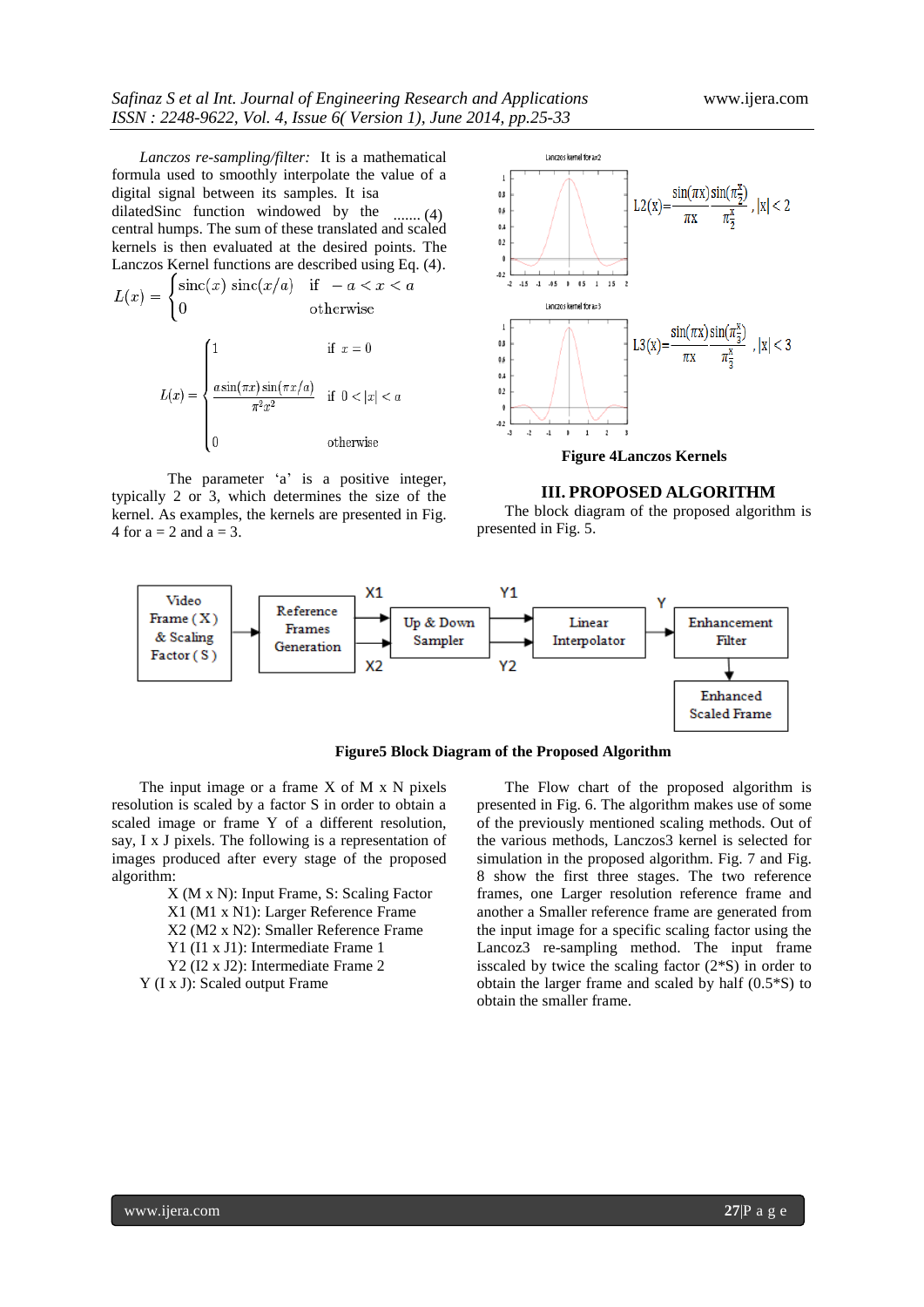

**Figure 6 Flow Chart of Proposed Algorithm**

This initial step to generate the reference frames is important with a view to ensure that the interpolated frame is within the range of pixel values of the input frame.

These reference frames are used to obtain the intermediate frames having the same resolutions. These are further used to linearly interpolate the required scaled output imageY (IxJ) using the interpolation equation described in Eq. no (5).

> W1: Width of larger reference Frame W2: Width of smaller reference Frame Width: Width of larger reference Frame

$$
Y = Y1 + h(Y2 - Y1)
$$
 ...... (5)  

$$
h = \frac{W1 - width}{W1 - W2}
$$



**Figure7 Functional Blocks to Generate Reference Frames**



**Figure8Functional Blocks of the Proposed Algorithm to Scale a Video Frame**



**Figure 9 EnhancementUsing Sharpening Filter**

The last stage of Enhancement involves a Sharpening Filter as shown in Fig. 9 [22-29]. The scaled video frame is filtered through a low-pass filter to obtain an Averaged or Smoothened video frame. Then a Sharpened frame is achieved by taking the difference between the scaled and smoothened frame. Finally an enhanced frame is obtained by adding the scaled frame and the sharpened frame. Through this, the quality of the scaled output frame is significantly enhanced.

## **IV. EXPERIMENTAL RESULTS**

The performance of the proposed algorithm and the quality metric of the enhanced scaled image is measured using a Mean Square Error Extractor. The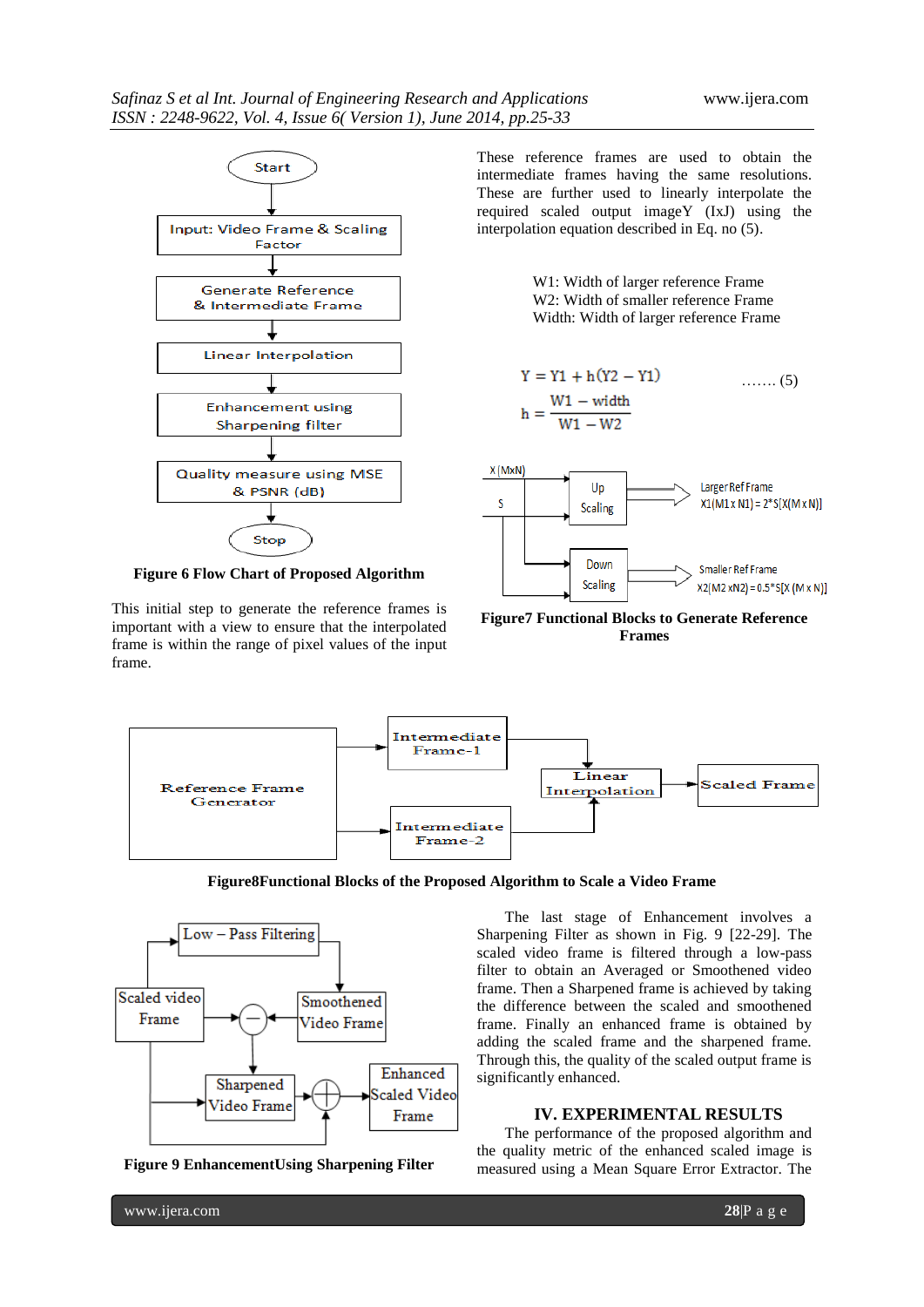extractor requires two images of same size to evaluate the error between them. In order to evaluate the quality of the scaled image, PSNR is computed between theoriginal image scaled using Image Processing freeware such as Irfan View orFastStone Photo Resizer, and the scaled image by the proposed algorithm. The PSNR is expressed in decibel scale (dB).High value of PSNR indicates a high quality of image. It is defined using Mean Square Error (MSE). Lower value of MSE results in High value of PSNR [12]. The Extractor uses the following relationships to evaluate the PSNR:

$$
MSE = \frac{1}{i * j} \sum_{k=1}^{i} \sum_{l=1}^{j} Y_{lp}(k, l) - Y_{PA}(k, l)
$$

Where  $Y_{IP}$ : Scaled Frame using Image Processing Freeware

Y<sub>PA</sub>: Scaled Frame using the Proposed Algorithm.

i \* j: Total number of Pixels in the scaled image.

$$
PSNR = 10 * log_{10}\left(\frac{255^2}{MSE}\right)
$$

The proposed algorithm is implemented in MATLAB. Video sequences of various resolutions are selected for test purposes as shown in Fig. 10.Table 1 presents the PSNR values for these video frames/images scaled by the proposed algorithm.It may be seen that the quality obtained by the proposed algorithm is significantly better when compared to other methods such as Bi-linear and B-Spline. As an example, the popular image "Lena" has been scaled using Bi-linear, B-Spline and the proposed algorithm. Different scaling factors have been used. The reconstructed images are presented in Fig. 11. In addition, various images as well as video sequences have been scaled by 150% and the results are presented in Fig. 12. These demonstrate that the proposed algorithm is better than other methods in terms of reconstructed image quality.



**Figure10 Original Test Images**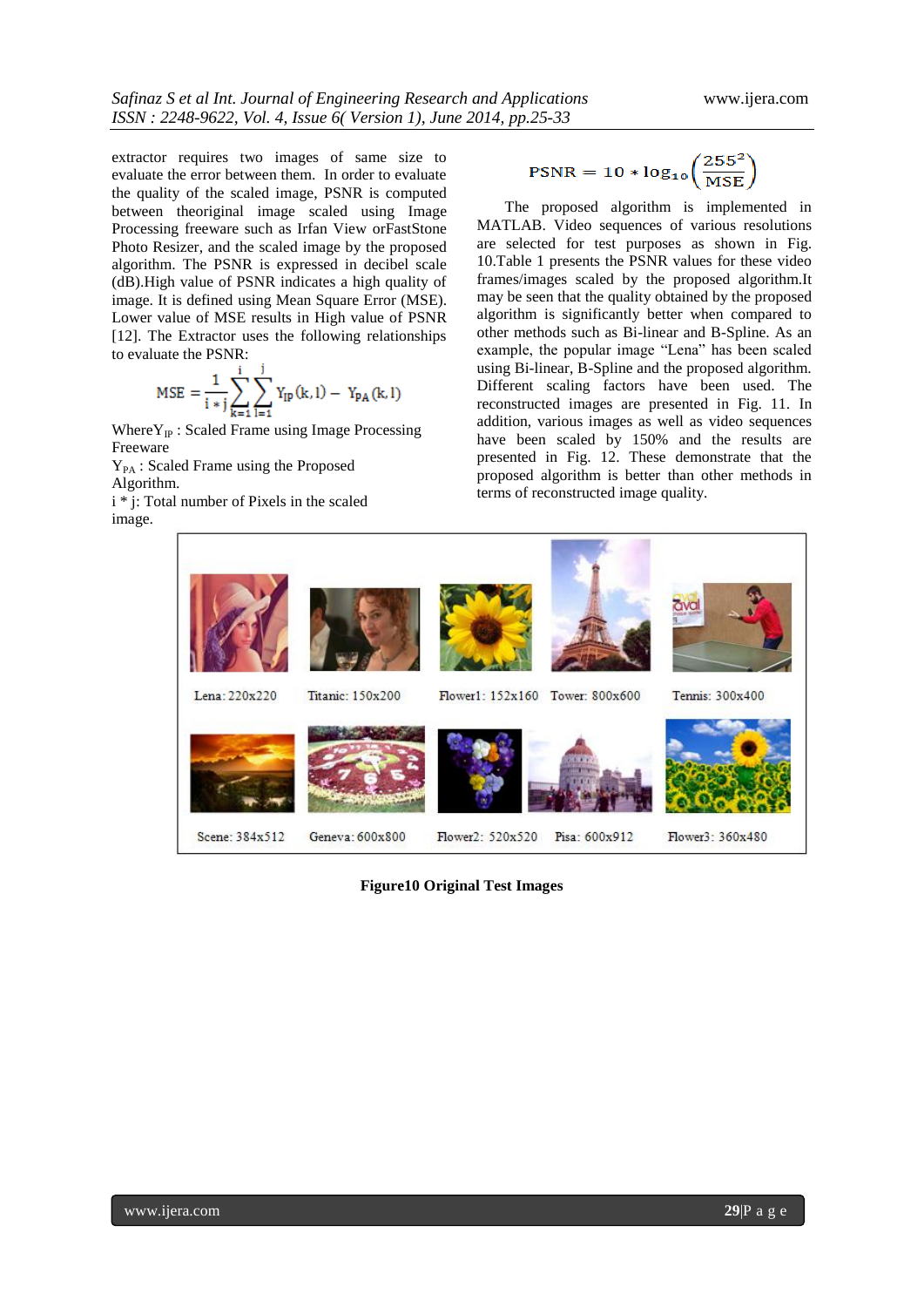|                                                 |                                | ------------<br><b>PSNR in dB</b> |                 |                                     |  |
|-------------------------------------------------|--------------------------------|-----------------------------------|-----------------|-------------------------------------|--|
| <b>Test Images scaled</b><br>using IP Softwares | <b>Scaling Mathod</b>          | <b>Bilinear</b>                   | <b>B-Spline</b> | <b>Proposed</b><br><b>Algorithm</b> |  |
| Lena: 330 x 330<br><b>Pixels</b>                | <b>Irfan View</b>              | 47                                | 40              | 50                                  |  |
|                                                 | <b>FastStone Photo Resizer</b> | 35                                | 47              | 54                                  |  |
| <b>Titanic: 225 x 300</b><br><b>Pixels</b>      | <b>Irfan View</b>              | 46                                | 41              | 48                                  |  |
|                                                 | <b>FastStone Photo Resizer</b> | 36                                | 44              | 52                                  |  |
| Flower1: 228 x 240<br><b>Pixels</b>             | <b>Irfan View</b>              | 43                                | 38              | 47                                  |  |
|                                                 | <b>FastStone Photo Resizer</b> | 34                                | 43              | 53                                  |  |
| Tower: 1200 x 900<br><b>Pixels</b>              | <b>Irfan View</b>              | 50                                | 47              | 52                                  |  |
|                                                 | <b>FastStone Photo Resizer</b> | 36                                | 45              | 57                                  |  |
| <b>Tennis: 450 x 600</b><br><b>Pixels</b>       | <b>Irfan View</b>              | 42                                | 37              | 45                                  |  |
|                                                 | <b>FastStone Photo Resizer</b> | 35.                               | 39              | 48                                  |  |
| Scene: 576 x 768<br><b>Pixels</b>               | <b>Irfan View</b>              | 46                                | 39              | 47                                  |  |
|                                                 | <b>FastStone Photo Resizer</b> | 36                                | 43              | 54                                  |  |
| Clock: 900 x 1200<br><b>Phrefs</b>              | <b>Irfan View</b>              | 44                                | 37              | 46                                  |  |
|                                                 | <b>FastStone Photo Resizer</b> | 31                                | 39              | 49                                  |  |
| Flower2: 780 x 780<br><b>Pixels</b>             | <b>Irfan View</b>              | 45                                | 41.             | 49                                  |  |
|                                                 | <b>FastStone Photo Resizer</b> | 38                                | 43              | 54                                  |  |
| Pisa: 900 x 1368<br><b>Phreis</b>               | <b>Irfan View</b>              | 49                                | 41              | 52                                  |  |
|                                                 | <b>FastStone Photo Resizer</b> | 35                                | 43              | 56                                  |  |
|                                                 |                                |                                   |                 |                                     |  |
| Flower3: 360 x 480<br><b>Pixels</b>             | <b>Irfan View</b>              | 41                                | 37              | 45                                  |  |
|                                                 | <b>FastStone Photo Resizer</b> | 35                                | 47              | 52                                  |  |

## **Table 1 Comparison of Quality for Images Scaled by a Scaling Factor S = 1.5 (150%) Using Different Interpolation Methods and the Proposed Algorithm**



 $(a)$ 



 $(b)$ 

 $(c)$ 





 $(e)$ 



 $\overline{f}$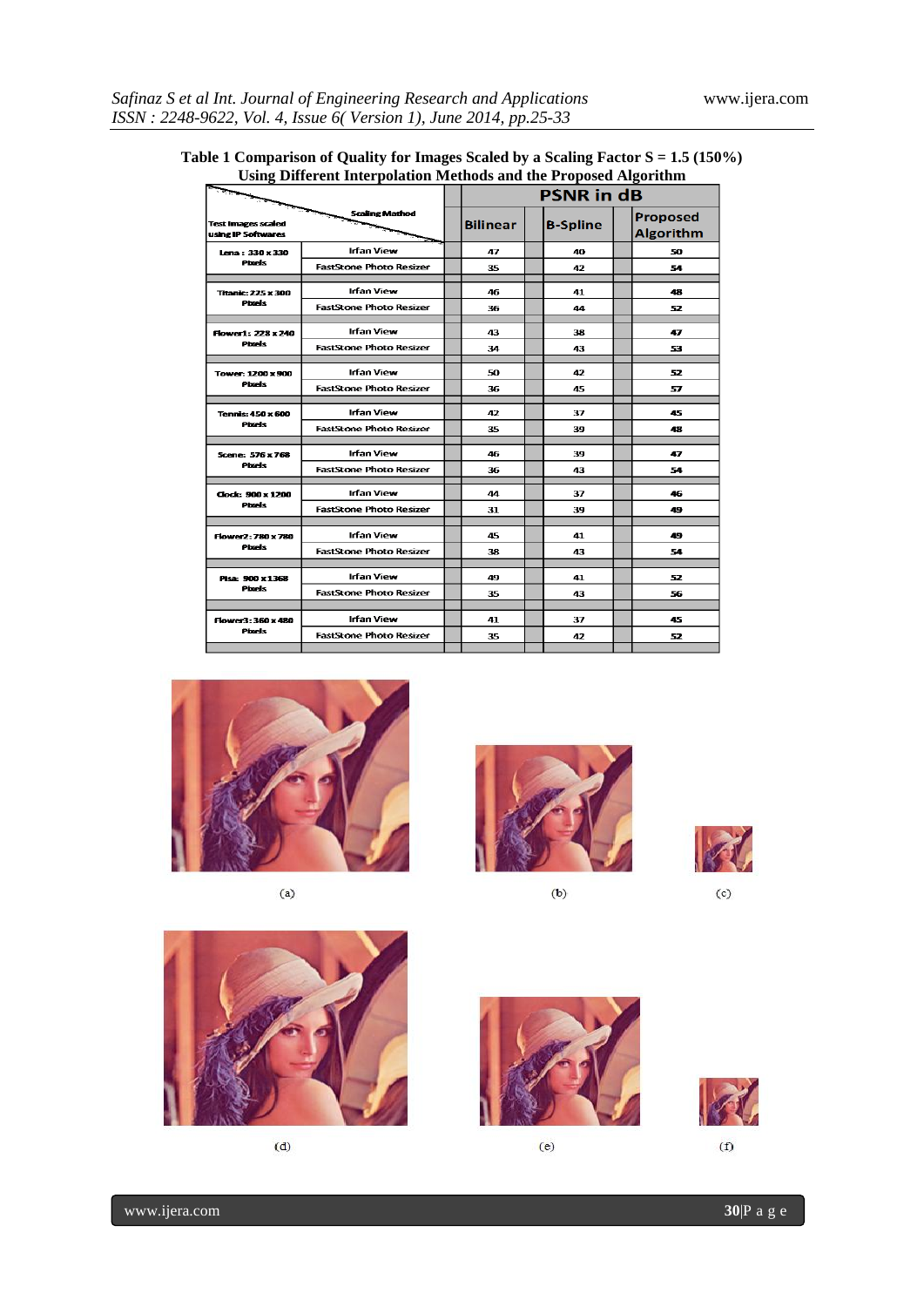

**Figure 11 Comparison of various Scaling Algorithms and the Proposed Algorithm for Lena Image of Original Size: 220x220 pixels**

(a)(b) (c) Bilinear Scaling for: S=2, up-scaled size: 440x440 pixels, PSNR=44, S=1.5,up-scaled size:330x330 pixels,PSNR=47,S=0.5, down-scaled size: 110x110 pixels, PSNR=40 (d) (e) (f) Bi-Spline Scaling, S=2, upscaled size: 440x440 pixels, PSNR=40, S=1.5,up-scaled size: 330x330 pixels, PSNR=39, S =0.5(50%), downscaled size:  $110x110$  pixels, PSNR=45(g)(h)(i) Proposed Algorithm, S=2, up-scaled size: 440x440 pixels, PSNR=45, S=1.5, up-scaled size: 330x330 pixels, PSNR= 50, S=0.5, down-scaled size: 110x110 pixels,PSNR=49









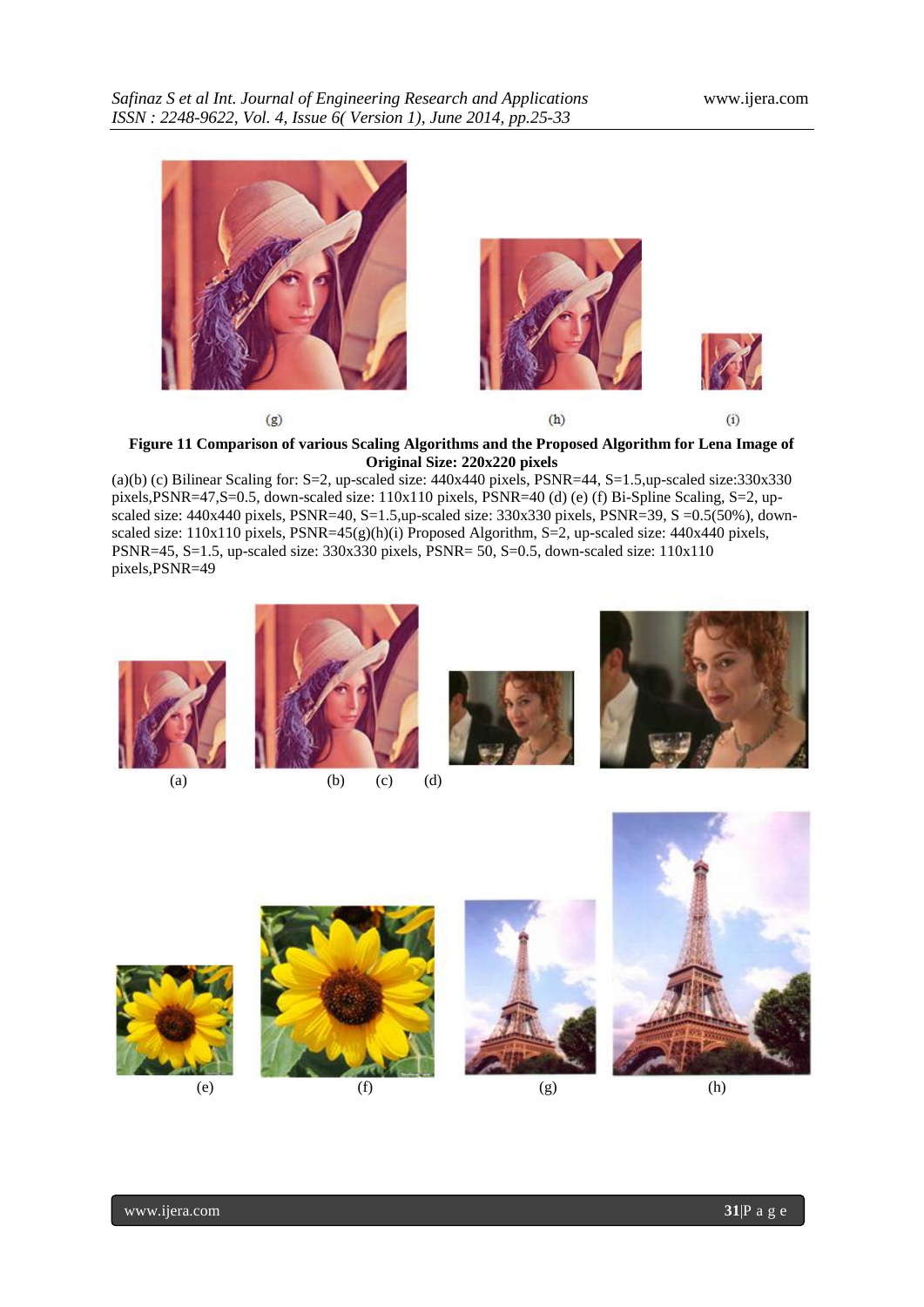

**Figure 12 Scaled FramesUsing the Proposed Algorithm for Scaling Factor S=1.5** (a) Original Lena Image(220x220 pixels)(b) Scaled Lena Image (330x330 pixels), PSNR= 50 dB (c) Original Titanic Frame (150x200 pixels) (d) Scaled Titanic Frame (225x300 pixels), PSNR= 48dB (e) Original Flower1Image(152x160 pixels)(f) Scaled Flower1 Image (228x240 pixels), PSNR= 47 dB (g) Original E. Tower Frame(800x600 pixels)(h) Scaled E. Tower Frame (1200x900 pixels), PSNR= 52 dB (i) Original Tennis Frame(300x400 pixels)(j) Scaled Tennis Frame (450x600 pixels), PSNR= 45 dB (k) Original Geneva Image(600x800 pixels)(l) Scaled Titanic Image (900x1200 pixels), PSNR= 46dB.

## **V. CONCLUSION**

An efficient Interpolation algorithm for image scaling has been proposed with an enhancement scheme. The algorithmyields a high image quality in comparison with Bilinear, B-Spline interpolating methods. The Proposed Algorithm can be effectively applied for images and video frames in order to achieve an efficient image/video scaling.

## **REFERENCES**

- [1] T. Lehmann, C. Gonner, and K. Seltzer, "*Survey: Interpolation Methods in Medical Image Processing*",*IEEE Trans. Med. Imaging*, 18: pp. 1049-1067, 1999.
- [2] Y. Wang and S. Mitra, "*Motion/Pattern Adaptive Interpolation of Interlaced Video Sequences*",*Proceedings of International Conference on Acoustics, Speech and Signal Processing*, *ICASSP-91*, Vol. 4, pp. 2829- 2832, Toronto, Ont., Canada, April 1991.
- [3] George Wolberg,"*Digital Image Warping*", IEEE Computer Society Press, Los Alamitos, CA, USA, 1994.
- [4] J.W. Hwang and H.S. Lee, "*Adaptive Image Interpolation Based on Local Gradient Features*",*IEEE Signal Processing Letters*, Vol.11, No.3, March 2004.
- [5] Irfan View graphic viewer [\(http://www.irfanview.com/\)](http://www.irfanview.com/).
- [6] Niruban R. T.,SreeRenga Raja T. SreeSharmila, "*Novel Color Filter Array Demosaicing in Frequency domain with Spatial Refinement*", *Journal of Computer Science* 10 (9): pp. 1591-1599, 2014 ISSN: 1549-3636 2014.
- [7] SeungHoonJee, Moon Gi Kang, "*Improved Multichannel Up-sampling method for Reconstruction based Super-resolution*", *Proc. SPIE 8655, Image Processing: Algorithms and Systems XI*, 86550S, February 19, 2013.
- [8] Leonid Bilevich, Leonid Yaroslavsky, " *Fast DCT-based algorithm for Signal and Image Accurate Scaling*", *Proc. SPIE 8655, Image Processing: Algorithms and Systems XI*, 86550W, February 19, 2013.
- [9] Shu-Mei Guo, Chia-Wei Chen, Chih-Yuan Hsu, Guo-Ching Shih,"*Fast Pixel-Size-Based Large-Scale Enlargement and Reduction of Image: Adaptive Combination of Bilinear Interpolation and Discrete Cosine Transform*", *Journal on. Electron Imaging.* 20(3), 033005,doi:10.11171/1.3603937. August 2012.
- [10] DamberThapa, KaamranRaahemifar, William R. Bobier,VasudevanLakshminarayanan, "*Comparison of Super-Resolution Algorithms applied to RetinalImages*", *Journal on. Biomed. Opt*. 19(5), 056002, May 01,doi: 10.1117/1.JBO.19.5.056002. 2014.
- [11] Chung-chi lin, Ming-hwasheu, Huannkengchiang, Chishyanliaw,Zeng-chuanwu and Wen-kaitsai, "*An Efficient Architecture of Extended Linear interpolation for Image processing*",*Journal of Information Science and Engineering,*26, pp. 631-648, 2010.
- [12] E. Maeland, "*On the Comparison of Interpolation Methods*", *IEEE Transactions on Medical Imaging*, Vol. 7, pp. 213–217, September, 1988.
- [13] M.R. Smith and S.T. Nichols, "*Efficient Algorithms for Generating Interpolated (Zoomed) MRImages*",*Magnetic Resonance in Medicine*, Vol. 7, pp. 156–171, 1988.
- [14] J. A. Parker, R. V. Kenyon and D. E. Troxel, "*Comparison of Interpolating Methods for Image Resampling*", *IEEE Trans. on Medical Imaging*, Vol. MI-2,pp. 31-39, 1983.
- [15] K. Turkowski, "*Filters for Common Resampling Tasks*", *Graphics Gems I*, Academic Press, pp. 147-165, 1990.